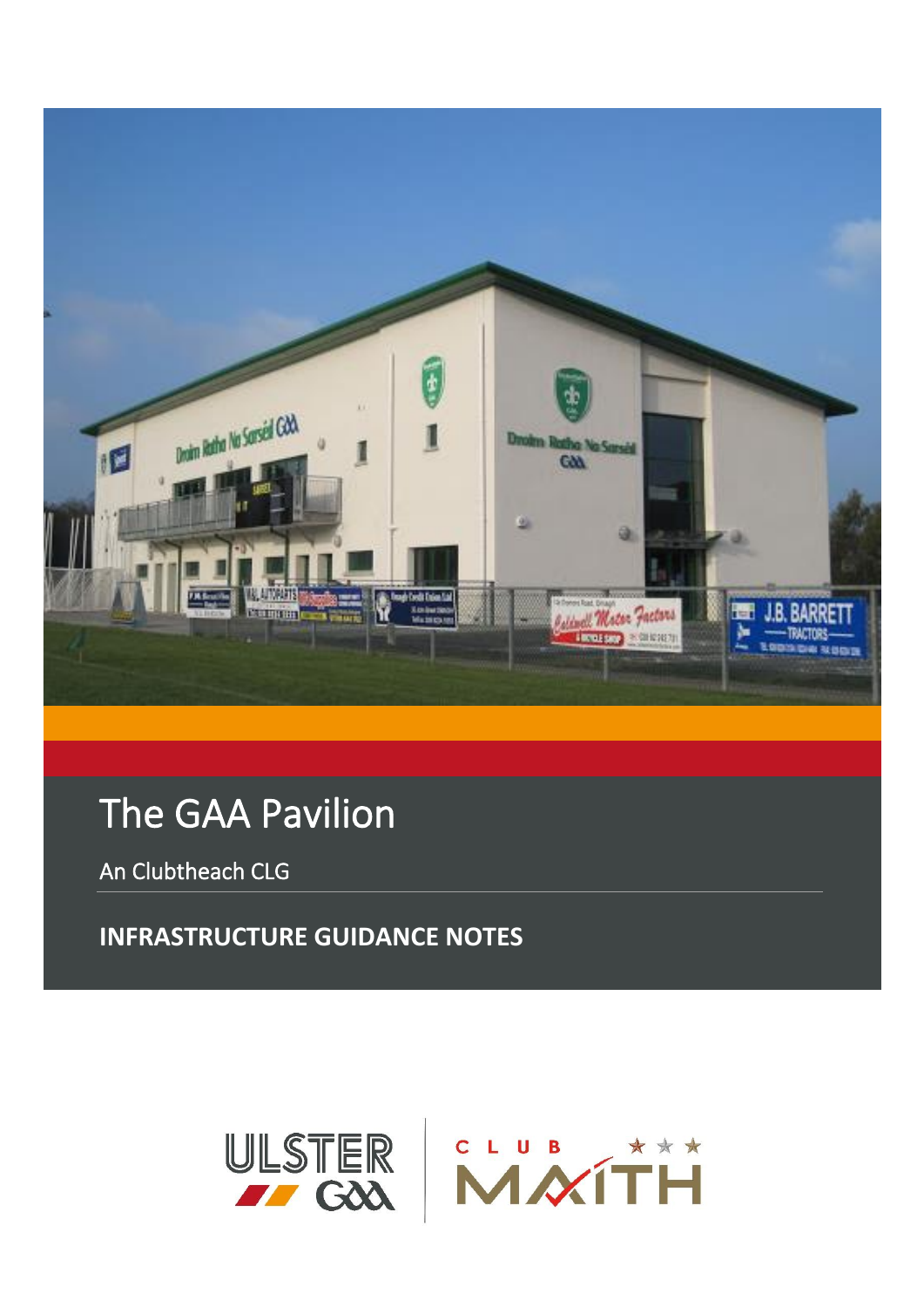# INTRODUCTION

The basic building blocks of today's GAA are pitches and pavilions which complement each other in practical and meaningful ways. A good pavilion allows a Club to get the best out of its pitch(es) but will also help it drive forward every other aspect of its GAA business.

# STARTING AT THE BEGINNING

It's a rule of good design that 'form follows function'. GAA pavilions should reflect that and be designed to reflect the Club's needs and deliver its business, current and future.

Clubs should begin by working through the pitch development template set out in Advice Note 19 and applying its principles to the planning of their pavilion.

Whether you're designing a pavilion from scratch or renovating/improving an existing building, good practice also tells us to:

- Always include an entrance lobby to the building (ideally away from the prevailing winds): this is vital for the proper management of the building; for health and safety reasons; and for good child protection
- Think in terms of three basic zones within the building, principally a 'changing/ showers/ toilets' zone; a 'club administration' zone; and a 'social/ activities' zone … add in an 'external zone' … and try to design the building accordingly.
- Think also about male and female use of the pavilion and its facilities.
- Avoid upstairs changing rooms.
- Be efficient in terms of circulation space: it costs as much to build and maintain this space as it does re changing rooms etc.
- Orientate the building East/West so it gets the best use of the sun-light.
- Locate the building where it delivers the best combination in terms of use of the overall site; access to pitches; links to parking; and access to/from the 'outside world' beyond the Club.
- Think about including a viewing area re the pitch(es) … but if you do, avoid having it facing the setting sun

# THE GAA PAVILION SHOPPING LIST

GAA Club pavilions should ideally include most if not all of the components below:

## CHANGING ZONE

- Changing Rooms
- Showers and Dry Off
- Official's Room(s)
- Weights/Fitness Room
- First Aid/Physio Room
	- **Toilets**

#### ADMINISTRATION/SOCIAL ZONES

- Meeting Room(s)
- Social Space
- Kitchen

#### LOGISTICS-RELATED

- Entrance Lobby
- Circulation Space
- Laundry/Utility
- Storage
- Vending
- **Toilets**
- Cleaner's Space
- Services (meters; boilers; plant; electronics, etc)

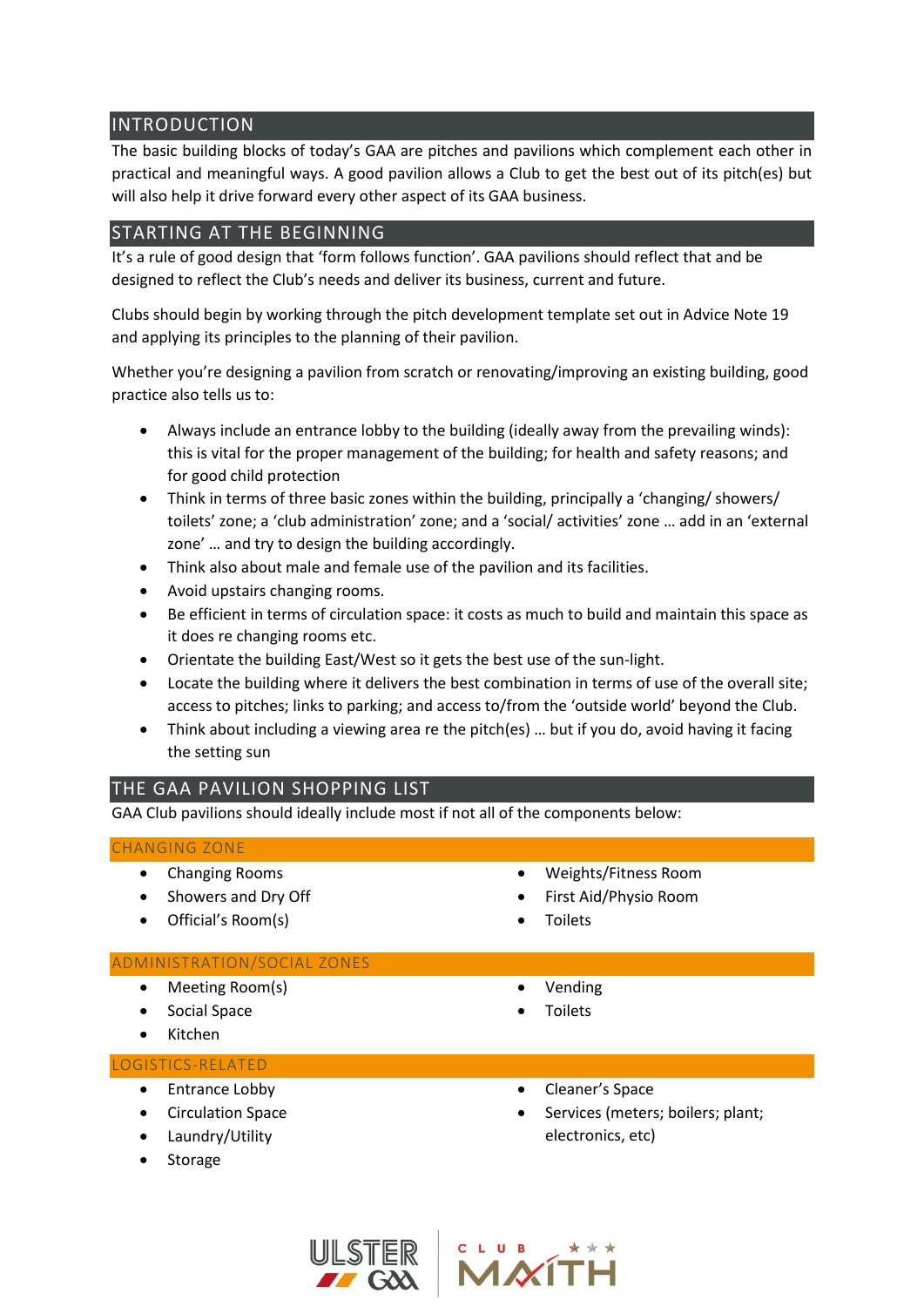EXTERNAL ZONE

- Access to pitch(es)
- Storage re pitch(es)
- Viewing Space
- Parking

### CHANGING ZONE

Most Clubs will require a minimum of four changing rooms. These should be able to accommodate panels of thirty players plus coaches/managers/back-up teams (often five/six people, most of whom will also require changing space).

All new GAA changing facilities should also accommodate women: this effectively means the provision of individual, screened showers. Power-points for hairdryers and 'grooming areas' are also important.

In many Ulster Counties two blocks of two changing rooms, each block with a shared shower area works well as it reflects their Adult Leagues' home/away and First Team/ Reserves fixtures configurations.

When scoping out what a Club may require re changing provision, good practice suggests:

- Changing room floor-space of 1.2 sq. m per person: that's 40/45 sq. m for a full adult panel and back-up people.
- Changing room bench space of 500mm (by 450mm deep and 450mm above floor level) per person: that's 15/20m of bench space for a full adult panel and back-up people.
- One shower point for every three/four people: 1.0 sq. m shower floor-space per shower point; and 1.0 sq. m of drying space per shower point: that's 8/12 shower points and 16/24 sq. m of shower area for a full adult panel and back-up people.
- If showers are placed on opposing walls, they should be 2.5m apart to allow for circulation.
- Individual shower units/cubicles which should always now be provided to meet the needs of the women's Gaelic games - will increase the space needs.
- Two WCs and two wash-hand basins per changing room or 'changing block'.
- Non-slip ceramic tiles on all floors: ceramic tiles on all walls.
- A temperature of 20/22C and good ventilation: changing-rooms provide conditions that are ideal for condensation and mould growth … and these have to be prevented.
- Lighting of 100/150 Lux.

Ice-baths are also now an established part of the GAA and a built-in one will typically occupy a space of 2m x 1m x 1m. They need to have a water supply; drainage system; be tiled; and have built-in steps and hand-rails.

There should never be any cross-over between shower areas and any other part/use of the pavilion. All changing room door-ways should include internal sight screens. Doors should be solid and have kick-plates fitted.

Changing rooms should avoid including windows though roof-lights work well.

Officials also need changing rooms. These should:

- Be able to accommodate a team of seven officials, i.e. contain about 8 sq. m of floor-space.
- Include a hot-water shower; WC; and wash-hand basin.
- Include about 4m of bench space.
- Provide secure lockers; a small table; good lighting; a mirror; and drinking water.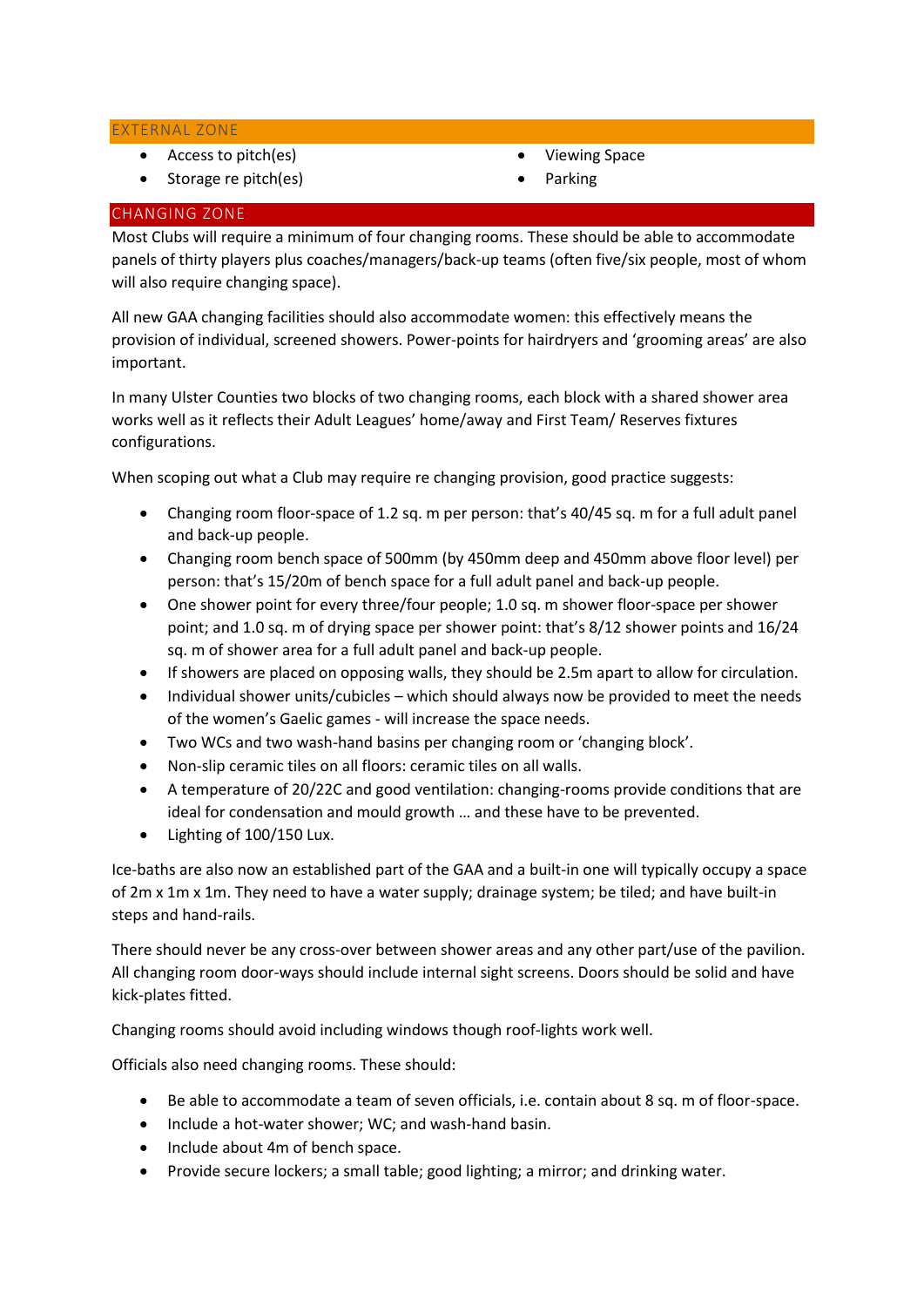Clubs need to be aware that with the growth of ladies football in particular, mixed gender teams of officials are increasingly common and should try to provide accordingly.

## ADMINISTRATION/SOCIAL ZONES

In today's world be wary of the 'multipurpose' space which is hoped to cater for everything from physical training; to meetings; to after-match hospitality; to youth discos; to social events; to storage: people increasingly want fit-for-purpose provision … and, for example, don't want to attend a social/entertainment event where the smell of stale sweat still hangs in the air.

Each Club will have its own needs and solutions but tips here include:

- Include good meeting space: Club Committees drive the Club and need to be given quality 'meeting resources'.
- An 'events space' that's smaller than 8m x 4m x 3m will be of little use.
- Short-mat bowls require a space of 15m x 2.6m plus some margins.
- Be tuned into the importance of good acoustics.
- Be aware of the need for and potential of vending machines.
- Also recognise the potential for promoting and selling Club merchandise.
- Include somewhere for refuse bins to be safely stored between collections.

## LOGISTICS

To work well a GAA pavilion has to include facilities; spaces; and resources which are not directly games-related. These will include:

- Circulation space to 'tie the building together': this should be spacious; attractive; and effective in terms of moving people around and within zones
- Laundry/utility: washing jerseys/playing gear is increasingly a job that is done within pavilions and space and equipment for washing; drying; and storing should be designed in
- Cleaner's space is needed to store equipment; materials; and protective clothing: a mop sink should be included as well as a wash-hand basin
- Services (which become more complex as pavilions become more complex): space needs to be identified for meters; boilers; plant; electronics; etc. It should be located to minimise the piping; cabling; and ducting needed and to ensure ease of access for maintenance and replacement.
- Storage: this will include games-related storage as well as that linked into the Club's administration and its social events. The space needed can be significant (e.g. for chairs and tables) and may work best if distributed throughout the pavilion.

Signage should never be just an after-thought but should be treated as central to how the building will work for its users. Signs tend to have one of four roles and should be planned accordingly:

- Giving information (about services; facilities; activities; 'what's on'; etc).
- Directional, showing where things are.
- Identification or 'labelling' things (usually doors; entrances; and spaces).
- Safety and regulation.

Visual technology (e.g. flat-screens) now provides added scope for effective signage, particularly in terms of providing information to people.